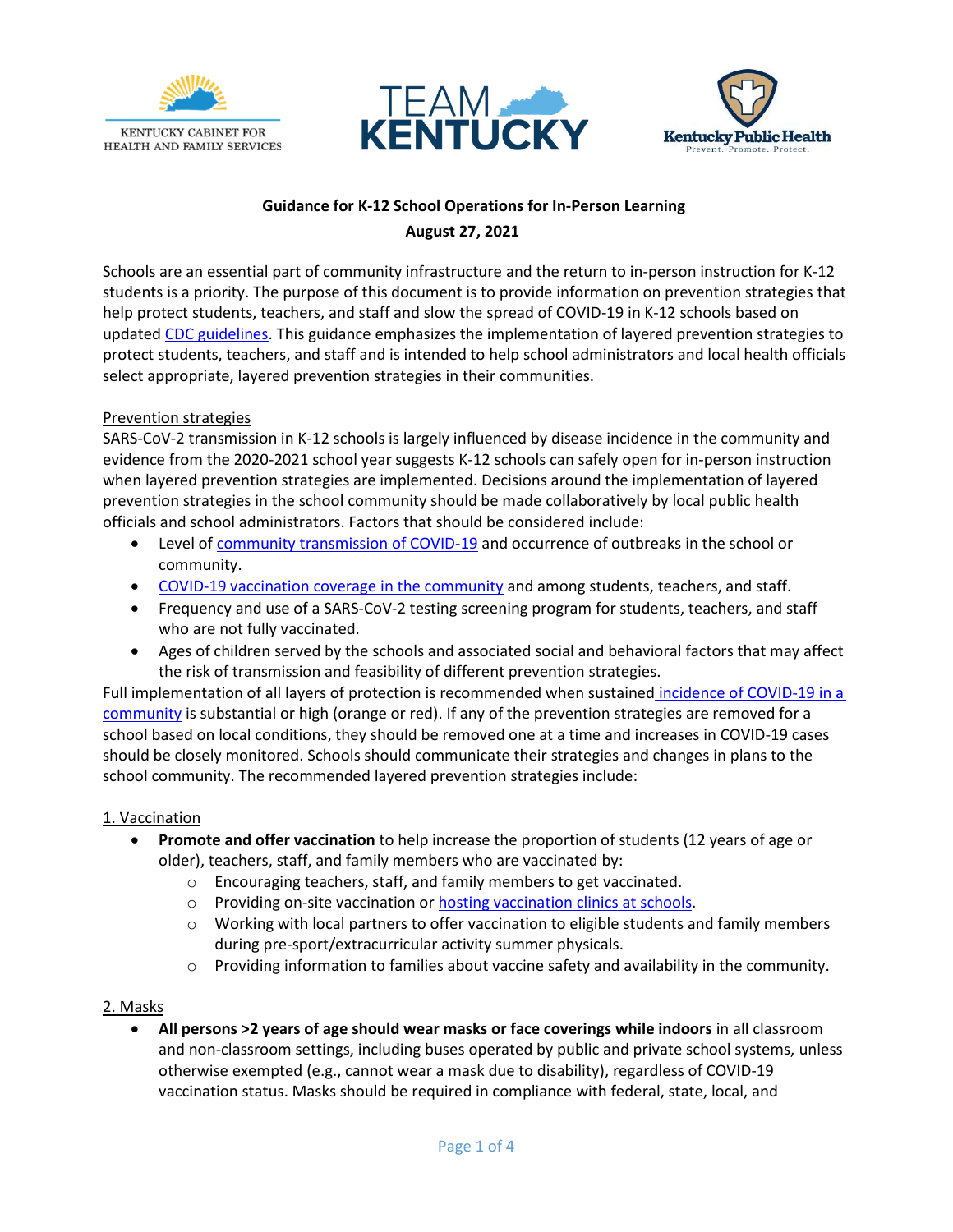





organization regulations, including the [CDC,](https://www.cdc.gov/quarantine/aboutlawsregulationsquarantineisolation.html) the [Kentucky Department for Education](https://education.ky.gov/comm/Pages/COVID-19-Reopening-Resources.aspx) and the Kentucky Board of Education. Operators of school buses should refer to th[e U.S. Department of](https://www2.ed.gov/documents/coronavirus/reopening.pdf)  [Education's COVID](https://www2.ed.gov/documents/coronavirus/reopening.pdf)-19 Handbook for additional guidance. A driver does not need to wear a mask if they are the only person on the bus.

• **In general, people do not need to wear masks when outdoors**, though mask use may be considered in outdoor settings that involve sustained close contact with other people who are not fully vaccinated.

### 3. Physical distancing

- **Physical distancing of at least 3 feet is recommended** between K-12 students in classrooms where not everyone is fully vaccinated. To the greatest extent practicable, schools should reduce the number of students in each classroom, turn desks to face the same direction, utilize assigned seating, and remove nonessential furniture. Maximize physical distancing for unvaccinated persons who are eating meals indoors. Students should not be excluded from in-person learning to keep a minimum distance requirement.
- **Physical distancing of at least 6 feet is recommended between students and teachers/staff, and between unvaccinated teachers/staff.**
- **Utilize cohorts or pods** (a stable group with fixed membership that stays together through activities) as an additional strategy that facilitates more efficient contact tracing and minimizes opportunities for transmission, especially when it is challenging to maintain physical distancing (e.g., young children) or when other layered prevention strategies are discontinued.

#### 4. Screening testing

• **Implement screening testing** for unvaccinated students, teachers, and/or staff to help promptly identify and isolate cases and to guide the use of layered prevention strategies in the school. [Screening testing](https://govstatus.egov.com/K-12-kentucky-school-testing-program) can be considered for unvaccinated individuals participating in sports, extracurricular activities, or other activities with elevated risk of COVID-19 transmission (e.g., singing, shouting, blowing instruments). Screening testing can also be implemented when known exposures to COVID-19 have occurred in the school setting. Regular use of a screening testing program should be considered when other layered prevention strategies are discontinued and/or whe[n community transmission of COVID-19](https://govstatus.egov.com/kycovid19) is substantial or high. In general, fully vaccinated persons should be exempted from a screening testing program. Testing should be conducted with informed consent from the appropriate person or parent/guardian.

#### 5. Ventilation

• **Improve facility ventilation** to the greatest extent possible to increase circulation of outdoor air and increase delivery of clean air. Utilize outdoor spaces, where possible.

#### 6. Handwashing and respiratory etiquette

• **Teach and reinforce handwashing** with soap and water for 20 seconds or use of hand sanitizer containing at least 60% alcohol. Ensure adequate supplies and opportunities for hand hygiene.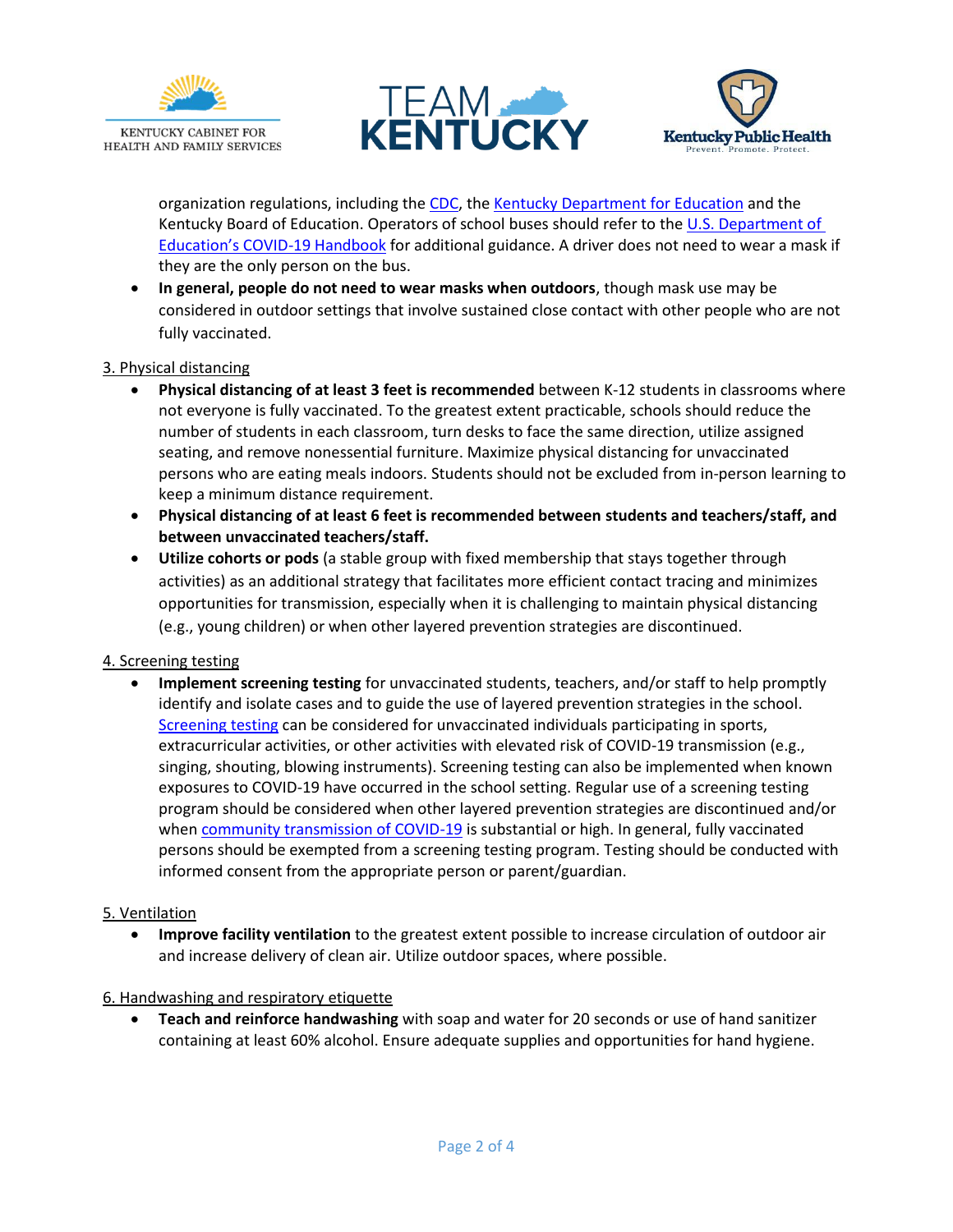





## 7. Isolation

- **Ensure sick students, teachers, or staff stay home** if they are having fever and/or symptoms of COVID-19, including:
	- $\circ$  Fever (>100.4<sup>o</sup>F) or feeling feverish (e.g., chills, sweating)
	- o New cough
	- o Difficulty breathing
	- o Sore throat
	- o Muscle aches or body aches
	- o Vomiting or diarrhea
	- o New loss of taste or smell
- **Ensure persons who test positive for COVID-19 self-isolate** away from school for 10 days after the start of their illness (or testing date) or otherwise follow the direction of the local public health department about when it is safe for them to be around others. COVID-19 test results that involve use of an "at-home" test kit and for which the specimen collection is not monitored by a trained healthcare provider are not reportable to public health. Students, teachers, or staff who test positive for COVID-19 through a non-medically proctored "at-home" test should be recommended to self-isolate and obtain an additional test from a medical provider to confirm the result.
- **Direct sick persons to a health care provider to be tested** and instruct to isolate at home until they receive their test result. Sick students, teachers, or staff who are not tested for COVID-19 may return when their symptoms resolve. Consider implementing a program to offer on-site rapid COVID-19 testing for sick students, teachers, or staff.

#### 8. Quarantine and contact tracing

- **Schools should work with the local health department to facilitate case investigation and contact tracing** to identify individuals who have had close contact with a person diagnosed with COVID-19. A close contact is someone who was within 6 feet of an infected person for a cumulative total of 15 minutes while the person was considered contagious.
	- o **Exception**: In the K-12 indoor classroom setting, the close contact definition excludes students who were at least >3 feet away from an infected student if both students were engaged in consistent and correct use of masks and other K-12 prevention strategies were in place. This exception does not apply to teachers, staff, or other adults in the indoor classroom setting.
- **Unvaccinated students, teachers, or staff who are identified as close contacts should be instructed to self-quarantine** regardless of whether the exposure occurred within or outside of the school setting[. Quarantine may be discontinued](https://www.cdc.gov/coronavirus/2019-ncov/if-you-are-sick/quarantine.html) when the local public health department determines the individual is safe to be around others or:
	- $\circ$  After day 7 if the individual is symptom-free and receives a negative COVID-19 test 5 days or later after the last date of exposure to the case. The last day of exposure is day 0.
	- o After day 10 without testing if the individual is symptom-free.

Unvaccinated persons who have documented COVID-19 illness in the prior 3 months (with a positive COVID-19 PCR or antigen test) do not need to quarantine if they are symptom-free. Results from antibody testing should not be used to assess for infection or for determining need to quarantine.